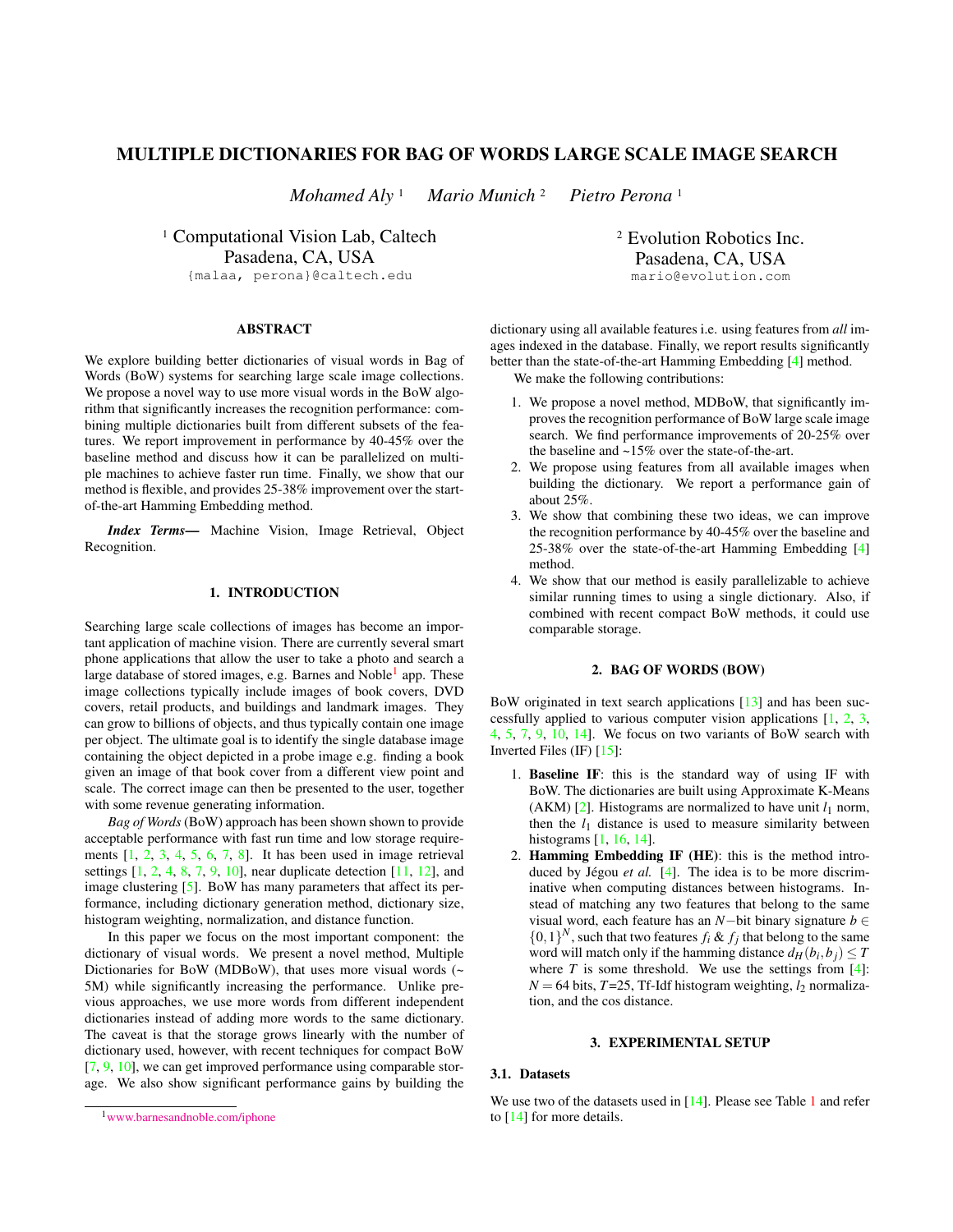

<span id="page-1-4"></span>Fig. 1: Schematic of the multiple dictionary generation. (a) Single Dictionary: a single dictionary of visual words is generated from the pool of features, which is used to generate the histogram for the image. (b) Every dictionary  $D_n$  is generated with a different subset of the image features. (c) Separate Dictionaries (SDs): the image gets a histogram  $h_n$  from every dictionary  $D_n$  which are concatenated to form a single histogram *h*. Notice that every feature gets *N* entries in the histogram *h*, one from every dictionary. (d) Unified Dictionaries (UDs): a single unified dictionary is built from the concatenation of visual words from the dictionaries 1...*N*, and the image gets a single histogram *h*. Note that every feature gets only one entry in the histogram *h*.

## 3.2. Setup

We used two different evaluation sets, where in each we use a specific distractor/probe set pair, see Table [1.](#page-1-0) Evaluation was done by choosing 100K images from the distractor set in addition to all the model images from the probe set i.e. we have only one ground truth image per object. For every probe image (multiple per object), we get a ranked list of the images in the distractor + model sets, where highest ranked images are more likely to be the corresponding ground truth model image. Performance is measured as the percentage of probe images correctly matched to their ground truth model image i.e. whether the correct model image is the highest ranked image. All results reported in the paper are without any geometric consistency post-processing.

We want to emphasize that in our setup, we have only ONE correct ground truth image to be retrieved and several probe images. This setup is motivated by the application we consider: identifying the correct object in the database which has ONE image per object (e.g. searching for a book in a database of all book covers).

We use SIFT [\[17\]](#page-3-16) feature descriptors (128 dimensions) with hessian affine [\[18\]](#page-3-17) feature detectors. We used the publicly available bi-nary <sup>[2](#page-1-1)</sup>. All experiments were performed on machines with Intel dual Quad-Core Xeon E5420 2.5GHz processor and 32GB of RAM. We implemented all the algorithms using Matlab and Mex/C++ scripts.

<span id="page-1-1"></span>2 from [http://www.robots.ox.ac.uk/](http://www.robots.ox.ac.uk/~vgg/research/affine/)∼vgg/research/affine/

| Probe Sets             |                       |                        |                |       |
|------------------------|-----------------------|------------------------|----------------|-------|
| P1                     | Pasadena Buildings    | <b>Evaluation Sets</b> |                |       |
| P <sub>2</sub>         | <b>INRIA Holidays</b> | Set                    | Distractor     | Probe |
| <b>Distractor Sets</b> |                       |                        | D1             | P1    |
| D1                     | Flickr-Buildings      |                        | D <sub>2</sub> | P2    |
| D2                     | Flickr-Geo            |                        |                |       |

<span id="page-1-0"></span>Table 1: Distractor & Probe Sets and Evaluation Sets. See Sec. [3.1.](#page-0-1)

## <span id="page-1-3"></span>Algorithm 1 Multiple Dictionaries for Bag of Words (*MDBoW*)

- 1. Generate *N* random (possibly overlapping) subsets of the image features  $\{S_n\}^N_1$
- 2. Compute a dictionary  $D_n$  independently for each subset  $S_n$ . Each dictionary  $D_n$  has a set of  $K_n$  visual words (cluster centers)  $\{W_k^n\}_{k=1}^{K_n}$
- 3. Compute the histogram *h* for any image using the combination of the *N* dictionaries in one of two ways:
	- (a) *Separate Dictionaries* (SDs): For every image feature  $f_j$ , get its visual word  $w_j^n$  from every dictionary  $D_n$ . Accumulate these visual words into individual histograms  $h_n$  for each dictionary. The final histogram  $h = [h_1^T \dots h_N^T]^T$  is the concatenation of the individual histograms.
	- (b) *Unified Dictionaries* (UDs): Combine the visual words  ${W_k^n}$  from all the dictionaries into a unified set of words *W*. For every image feature  $f_j$ , get its visual word  $w_i$  from the unified set of words. Accumulate the visual words into the final histogram *h*.

The dictionaries were generated with random subsets of features of size 10M, out of ~150M features in the distractor set.

### <span id="page-1-2"></span>4. MULTIPLE DICTIONARIES FOR BOW (MDBOW)

We propose a novel way to increase the recognition performance of BoW: *Multiple Dictionaries for Bag of Words* (MDBoW). Our motivation is the view of BoW as an approximation to matching individual features [\[4\]](#page-3-3) and the idea of Randomized Kd-Trees [\[17\]](#page-3-16). In this view, we are matching individual features using visual words as a proxy i.e. features that have the same visual word are considered matched. However, since we are dealing with very large dimensions, this approximation depends greatly on the random partitioning of the space offered by AKM. We can solve this problem by having mul-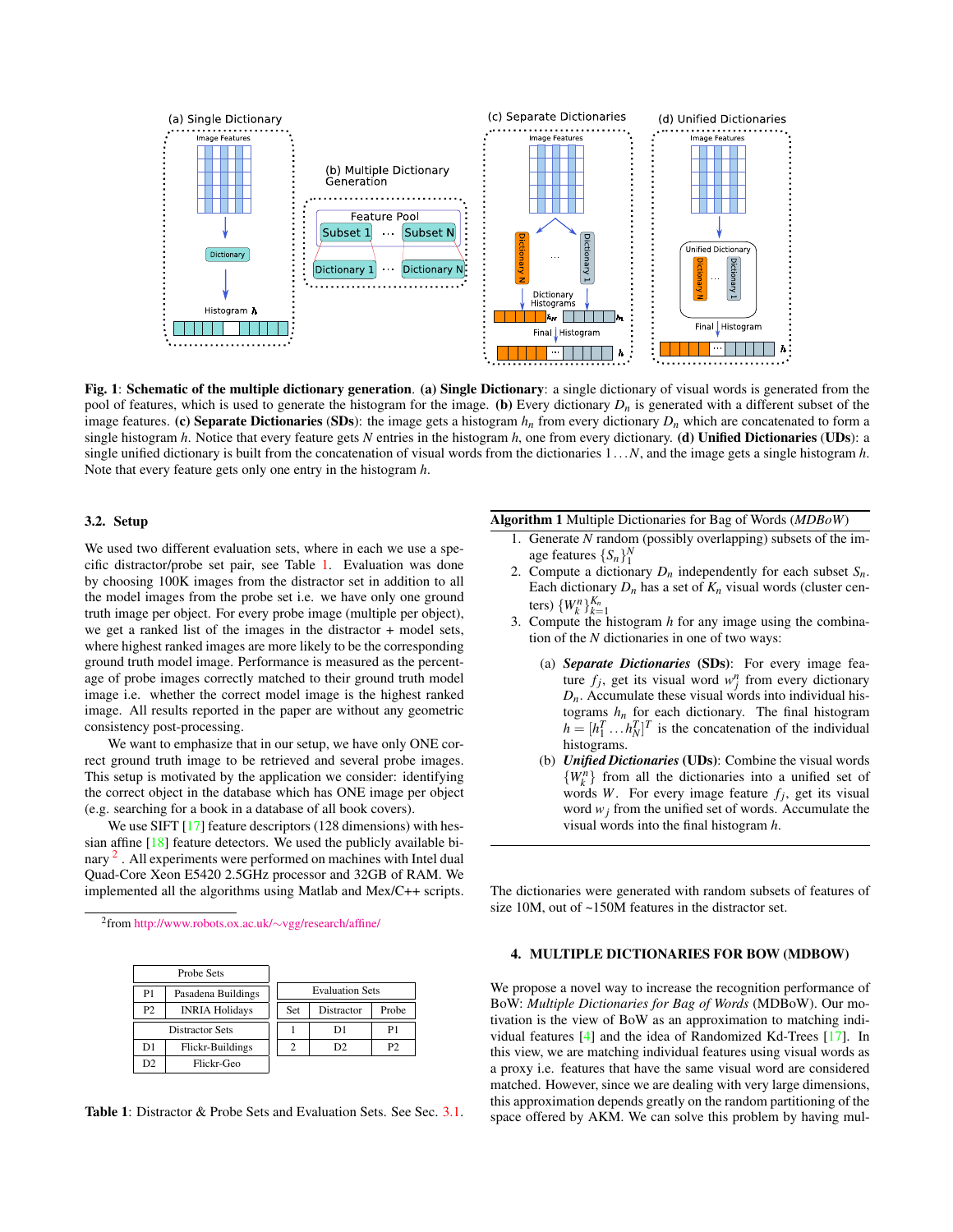

<span id="page-2-0"></span>Fig. 2: Multiple Dictionaries Results. The X-axis shows the total number of visual words, while the Y-axis plots the recognition performance for 100K images using Baseline IF. For UDs & SDs, individual component dictionaries have 1M words each e.g. SDs with 2M visual words have 2 dictionaries. We notice a performance increase of about 25% using Separate Dictionaries with 5M words over the baseline of using 1M words. We also note that SDs have far superior performance than UDs. Note that simply increasing the number of words in a single dictionary (*blue*) is still worse than both SDs and UDs. See Sec. [4.](#page-1-2)

tiple independent dictionaries that give complementary partitions of the feature space, in the spirit of of Kd-Trees. Algorithm [1](#page-1-3) outlines the idea, and please consult Fig. [1](#page-1-4) for illustrations.

The advantage of SDs is that it is flexible and can be used with any kind of dictionary e.g. we can combine AKM and Hierarchical K-Means (HKM) dictionaries [\[1\]](#page-3-0) with varying sizes. The drawback is that we are increasing the storage requirements in the inverted file, since each feature in the image has *N* entries in the final histogram, as well as the time to generate the visual words. On the other hand, UDs have the advantage of requiring less memory than SDs. However, these dictionaries must be of a type where it's easy to combine visual words from different dictionaries, which is not the case with HKM dictionaries for instance [\[1\]](#page-3-0).

Fig. [2](#page-2-0) shows results of using multiple dictionaries compared to using a single dictionary. All the dictionaries are generated with a random subset of 10 million features and use the baseline IF, see Sec. [2.](#page-0-2) We note the following:

- Using UDs (*red*) improves the performance slightly by about 3% over the baseline (*blue*).
- Using SDs (*green*) significantly improves the performance by about 20-25% over the baseline with 1 dictionary (*blue*). This can be explained by the fact that SDs use more information than UDs. In particular, every image feature in SDs gives information in each of the individual histograms, while in UDs that is not the case. This helps increase the performance, as we get multiple independent partitions of the feature space.
- Simply increasing the number of visual words in a single dictionary (*blue*) does not help, and in fact decreases the perfor-mance, as reported in [\[2\]](#page-3-1).

We can view SDs as a trade-off between storage and computation required and recognition performance. Using more independent dictionaries enhances performance, but increases storage and computation, since we need to quantize more features and each feature contributes  $N$  entries in the final histogram (see Fig. [1\)](#page-1-4). One way to solve this problem is to deploy each dictionary on a separate machine and then combine the results, see Fig. [3.](#page-2-1) The running time of the whole system would be the same as using one dictionary on a single



<span id="page-2-1"></span>Fig. 3: Parallelization of MDBoW. The X-axis shows the number of visual words per dictionary, while the Y-axis plots the recognition performance for 100K images. Each point depicts the performance (on the Y-axis) of using a certain number of dictionaries (from 1 up to 5 dictionaries), one on each machine, each having the same number of words (on the X-axis). The best performance is achieved using 5 dictionaries (*magenta* curve) with 1M words each. Note that increasing the number of words in a single dictionary (*blue* curve) does not help beyond 1M or 2M words. See Sec. [4.](#page-1-2)

machine, since they are running in parallel and we will have a significant increase in performance. We note that we can get the best performance when using 5 dictionaries/machines with 1M words each. Another way to solve the problem of increased storage is to apply SDs to one of the recent compact BoW methods [\[7,](#page-3-6) [9,](#page-3-8) [10\]](#page-3-9) which have been shown to give comparable performance to the baseline IF with 1 dictionary while requiring a fraction of the storage e.g. 16-32 bytes per image.

## 5. MODEL FEATURES

<span id="page-2-2"></span>The standard approach for building the dictionary of visual words has been to either use a set of unrelated images [\[2,](#page-3-1) [4\]](#page-3-3) or to exclude the *model* images (ground truth images added to the distractors, see  $[14]$ ) from this process  $[16, 14]$  $[16, 14]$  $[16, 14]$ . We argue that this is not necessary because in the actual setting, we have a set of images that we want to index (e.g. images of book covers). It would not make sense to build the dictionary on a separate set of unrelated images. Moreover, other image search approaches that are based on feature matching (e.g. Kd-trees) use all features available when matching the features of the probe image. That might be one reason why they have been reported to outperform BoW methods in this application [\[14\]](#page-3-13).

Fig. [4](#page-3-18) shows results of including the model features in the dictionary generation process. Dictionaries are generated with a random subset of 10M features with Baseline IF and 1M words, see Sec. [2.](#page-0-2) Probe images have on average 1K features each i.e. they constitute ~1% of the number of features used to build the dictionaries. We notice that adding all model features improves performance by up to 25% of the baseline.

## 6. PUTTING IT TOGETHER

Fig. [5](#page-3-19) shows the results of combining the two ideas: using separate multiple dictionaries (SD MDBoW) (from Sec. [4\)](#page-1-2) and including model features in dictionary generation (from Sec. [5\)](#page-2-2). It compares both Baseline IF and Hamming Embedding (HE) IF [\[4\]](#page-3-3), see Sec. [2.](#page-0-2) We notice that combining model features with MDBoW using either